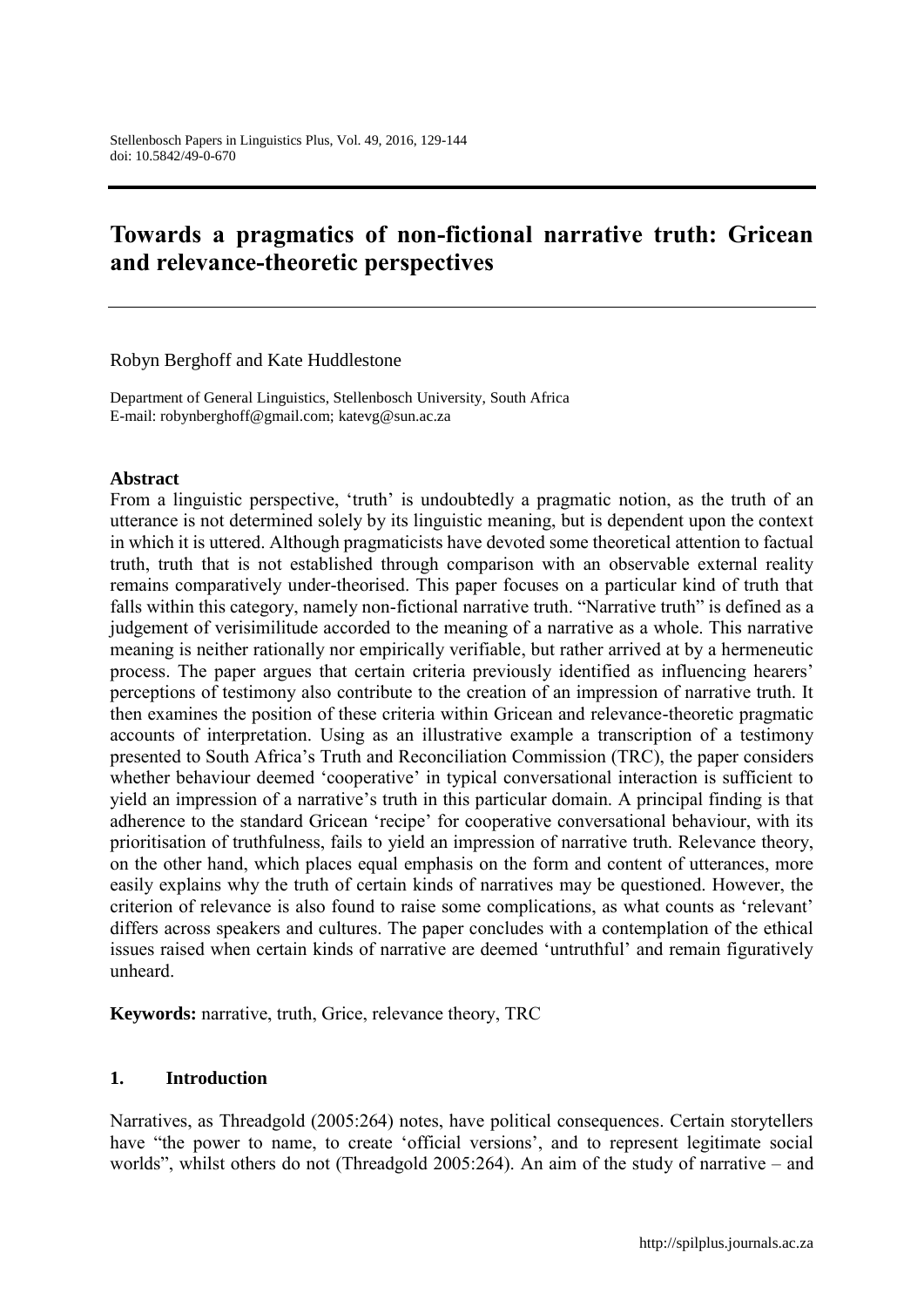more broadly, of the study of language-in-use in general – should be to understand why certain narratives are better received than others. Such discrepancies in reception also have repercussions when it comes to the equal treatment of speakers, and therefore are of additional interest from a human rights perspective.

Much research into the nature of narrative has been done in fields such as (cognitive) psychology (particularly the work of Bruner 1991, 2004) and narratology. Within linguistics, sociolinguistic work on narrative has been prolific, with considerable attention having been devoted to canonical narrative structure (e.g. Labov 1982 and Labov and Waletzky 1997; Thornborrow and Coates 2005 is an additional example of a collection of work on the sociolinguistics of narrative). Pavlenko (2002, 2007) and Bamberg (2006) (also Bamberg and Georgakopoulu 2008) have approached the matter with a particular emphasis on the narrative construction of identity. Testimony, which falls under the category of "non-fictional narrative", has been analysed from a discourse-analytic perspective (e.g. Blommaert, Bock and McCormick 2006; Van der Merwe and Gobodo-Madikizela 2007; Bock 2008; and Bernard 2009); within the frameworks of systemic functional linguistics (e.g. Bock 2009, 2011) and classical rhetoric (e.g. Olmos 2008); in the field of cognitive science (e.g. Lesage et al. 2015); and from the viewpoint of epistemology (e.g. Faulkner 2011). There has also been recent interest in the pragmatics of testimony (e.g. Warner 2013; Pedersen 2014; Peet 2015). However, there is still much room for development in linguistically-grounded theories of how the pragmatics of a narrative affect the way in which it is received or perceived.

In light of the above, this paper focuses specifically on the perception of non-fictional narrative truth. The meaning of a narrative as a whole, for present purposes, is understood to be something hermeneutically composed from the meaning of and relations between its constituent parts (Bruner 1991:8). Because hermeneutic analysis is essentially an act of interpretation, there may be a difference between "what is expressed in the text and what the text might mean" (Bruner 1991:8). On the basis of this hermeneutically-composed meaning, hearers may validate individuals' subjective experiences by judging them as 'true' (Posel 2004:21). Truth is ultimately understood to be a pragmatic phenomenon, as it purports to say something about the relationship between something linguistically expressed and a state of affairs in the world.

The aim of the paper is to take some preliminary steps towards a pragmatic theorisation of nonfictional narrative truth, by identifying certain features – some discursive, and some belonging to the cognitive environments of the narrative's audience – that lend themselves to the creation of an impression of truth in the hearer. To this end, we analyse a transcription (presented and discussed in Krog, Mpolweni and Ratele 2009) of one particular testimony offered by Mrs Notrose Nobomvu Konile before South Africa's Truth and Reconciliation Commission (TRC). This analysis is conducted from both a Gricean and a relevance-theoretic point of view. We show that general remarks made in Krog et al. (2009) regarding the testimony's 'strangeness' can be explained in light of discursive aspects such as coherence and linearity. Importantly, the analysis also highlights the importance of the criterion of relevance, which was absent from Mrs Konile's testimony, and in so doing emphasises the shortcomings of the Gricean approach when applied to narrative truth. The paper concludes with a brief meditation on the ethical issues raised when a testimony's relevance, as defined by Sperber and Wilson (1986/1995), is prioritised.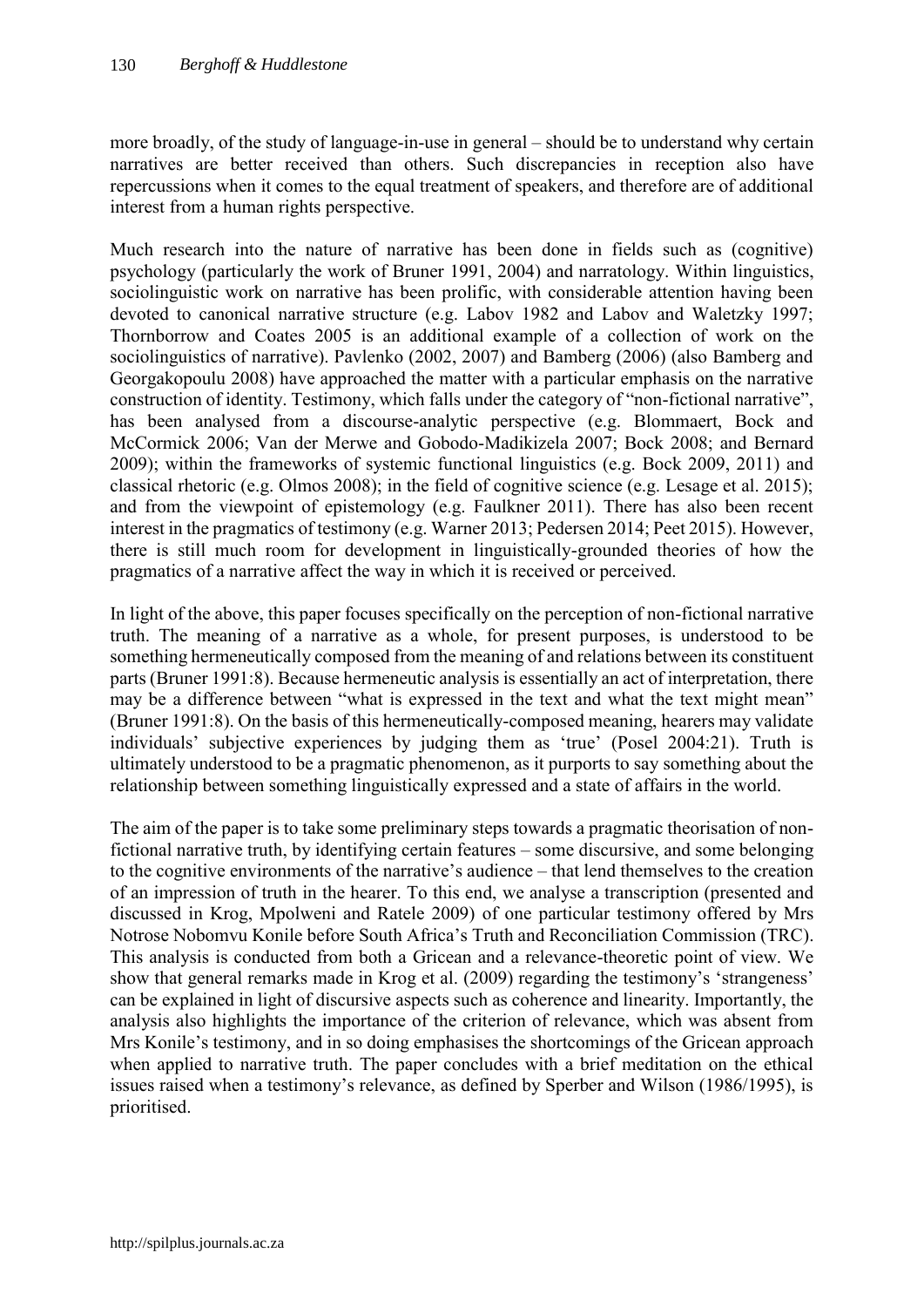### **2. Theoretical background: Communication, cooperation and cognition**

The Gricean pragmatic programme, as is well known, takes as a foundation the cooperative nature of typical communicative events. Generally, when individuals produce an utterance, they wish for their hearer to understand their intended meaning – their utterances are, in Habermas' (cited in Cooke 1998:10) words, usually "teleological" and "intentional". The Gricean maxims of Quantity, Quality, Manner and Relevance<sup>1</sup> act as implicit guides for speakers whose intention is to successfully convey their intended meaning. Relevance theory, laid out in Sperber and Wilson (1986/1995), focuses its attention on the interaction between cognition and communication. It accords precedence to a conceptualisation of relevance that differs from Grice's maxim of Relevance, the formulation of which Grice himself acknowledges is lacking (Grice 1975:46). This section illustrates this primary difference between the two frameworks with reference to a notion central to the remainder of this paper, namely speaker responsibility.

### **2.1 Speaker responsibility within Gricean- and relevance-theoretic frameworks**

Within both Gricean- and relevance-theoretic pragmatics, the speaker is supposed to produce a certain kind of utterance – one that will aid the hearer in accessing her intended meaning. Ultimately, this places some constraints on the relationship between the classic pragmatic divisions of 'what is said' and 'what is meant'.

Although its precise contents are subject to much debate, 'what is said' is for present purposes understood as the literal meaning of an utterance that is accessible following disambiguation and reference assignment. 'What is meant', on the other hand, is part of what is communicated, but is not encoded in the literal meaning of the linguistic form used (Chapman 2011:193). Grice attributes the source of this additional meaning to implicature.<sup>2</sup> Implicatures arise when one of the conversational maxims is flouted. In such a case, a speaker may appear to be behaving uncooperatively, but once what is implicated by the utterance is taken into account, this impression is dispelled. Within a Gricean framework, the speaker's primary responsibility is to adhere to the maxim of Quality – the most "urgent" of the maxims, in Grice's (1975:46) words – by being truthful. This is because when an individual utters something she believes to be false, she fails to make any contribution to a conversational exchange; for what she conveys is not merely deficient information, but no information at all (Sperber and Wilson 2012:49).

Relevance theory, as noted above, accords primary importance to relevance, which is defined in such a way that cooperative conversational behaviour can be explained without reference to the other Gricean maxims, and without implying any agreement on a common purpose, or any knowledge of accepted norms. The foundational assumption of relevance theory, termed the "cognitive principle of relevance", is that human cognitive processes have three broad aims: increasing the quantity of knowledge an individual possesses; improving the quality of the knowledge she possesses; and improving the organisation and accessibility of this knowledge (Sinclair and Winckler 1991:13). These three modifications of knowledge are termed "cognitive effects". The hearer's goal in an interpretative situation, within the relevancetheoretic framework, is to extract the maximum number of cognitive effects with minimal processing effort.

 $\overline{a}$ 

<sup>&</sup>lt;sup>1</sup> The Maxim of Relevance is also referred to as the Maxim of Relation in the literature.

<sup>&</sup>lt;sup>2</sup> Some familiarity with the Gricean programme is assumed here. The reader is referred to Grice (1975) for his seminal lecture on the Cooperative Principle and the conversational maxims.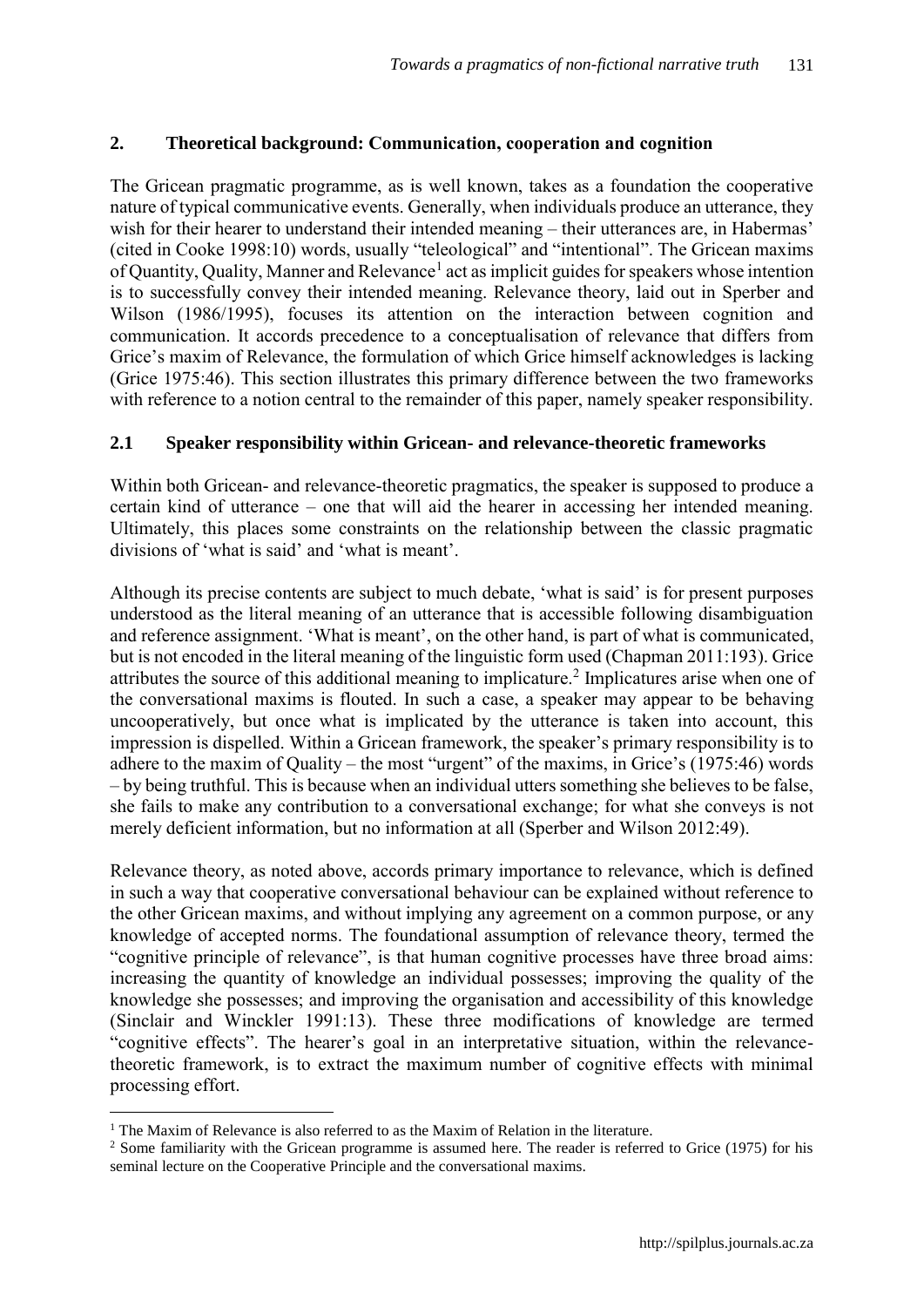Utterances, furthermore, are what Sperber and Wilson refer to as "ostensive stimuli"; stimuli that are deliberately produced with the intention of conveying meaning of some sort to an audience. These ostensive stimuli come with a "guarantee of relevance" (Sinclair and Winckler 1991:20). From this guarantee of relevance, Sperber and Wilson derive the "communicative principle of relevance", which states that "every act of ostensive communication communicates the presumption of its own optimal relevance" (Sinclair and Winckler 1991:22). This means that, as hearers, we are entitled to expect an utterance to generate worthwhile cognitive effects without requiring excessive use of our cognitive resources in order to derive these effects (Carston 2002:3). Contrary to the Gricean prioritisation of truthfulness on the part of the speaker, the relevance-theoretic approach places equal emphasis on the speaker's responsibility for the content and the form of an utterance.

The above constraints guide speaker behaviour in everyday conversational interaction. Given that no pragmatic theory has yet convincingly argued for treating narrative and other conversational interactions differently, it is reasonable to begin by considering whether these guidelines, if adhered to by the narrator, lend themselves to the creation of an impression of the narrative's verisimilitude within the hearer. Before testing this assumption with reference to Mrs Konile's testimony, let us first consider whether additional constraints on speaker behaviour arise, due firstly to the employment of the narrative form itself, and secondly to the particular domain in which the TRC narratives were delivered.

### **3. Narrative and truth inside and outside the context of the TRC hearings**

Speaking generally, Bruner (1991:4) defines narrative as "a conventional form, transmitted culturally and constrained by each individual's level of mastery and by his conglomerate of prosthetic devices, colleagues, and mentors". Furthermore, narratives are "a version of reality whose acceptability is governed by convention... rather than by empirical verification and logical requiredness" (Bruner 1991:4). There is neither a rational nor an empirical method of determining a narrative's truth – Bruner (1991:8) states that "parts and wholes in a narrative rely on each other for their viability".

This part-whole dependency is not the sole determining factor of a narrative's meaning. Indeed, Bruner (1991:10) notes that interpretation "has more to do with context than text, with the conditions on telling rather than with what is told". Different domains are governed by different "conditions on telling" (Bruner 1991:10), and thus what is deemed an 'acceptable' narrative within one sphere may be unacceptable within another. For present purposes, it is therefore important to identify the narrative conventions that dominated the TRC hearings.

The TRC was assigned the task of helping South Africans address the violence and traumas of their past by investigating the actors and motivations behind human rights violations committed between 1960 and 1994 (Bock 2011:184). As such, it took as its focus remembering: "remembering in order to properly document, remembering in order to repair and to reconcile, remembering in order to forget, remembering in order to be able to move on sensibly and sensitively" (Anthonissen 2007:1). The testimony to be considered in the present paper was delivered before the TRC's Human Rights Violations (HRV) Committee, which specifically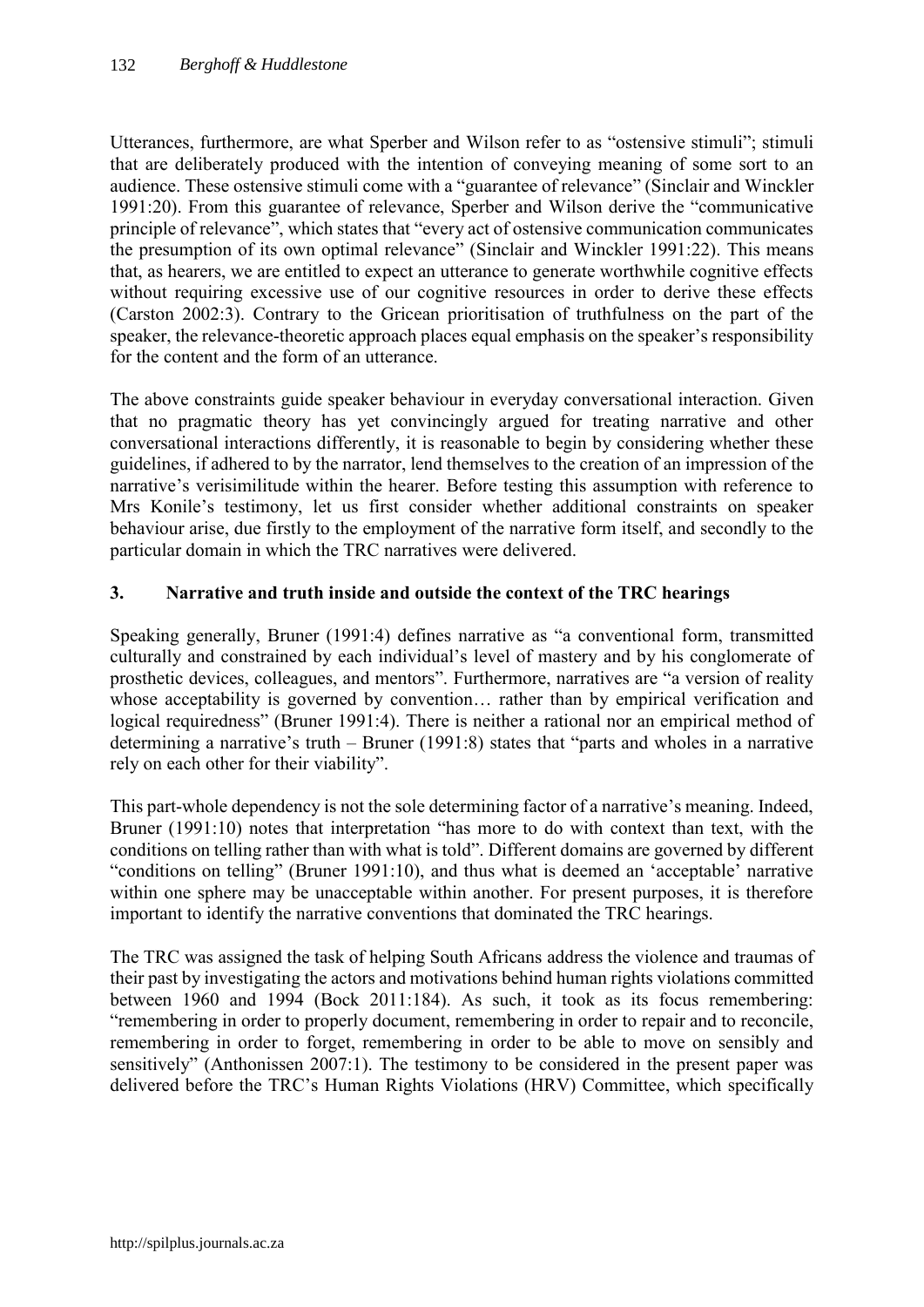considered narratives chronicling the personal experiences of victims of abuses of power and human rights violations during the relevant period (Blommaert et al. 2006:34).<sup>3</sup>

Narratives such as these may be characterised as "internally bound", as it is the speaker that determines, often with the intention (conscious or not) of eliciting a particular interpretation in the hearer, which events to narrate, and how to structure this narration (Bernard 2009:20). It is also the case that, in the context of the HRV hearings, narratives of abuse and suffering at the hands of the apartheid state are to some extent what Bruner (1991:9) terms "banal", in that they adhere to the conventions of canonical narratives delivered in this particular context. Such "banal" narratives are, according to Bruner (1991:9), understandable via a "well-rehearsed and virtually automatic interpretive routine". It is when a narrator deviates from these canonical testimonies and is not able to beguile the hearer with a particularly skilful narration that an interpretative challenge for the hearer arises (Bruner 1991:9).

# **3.1 Truth and the TRC: Factual and narrative truth**

Bock (2008:39) notes that four kinds of truth were explicitly distinguished in the official TRC report. Two of these are relevant to the present discussion. Firstly, factual truth is that form of truth prioritised within legal and scientific disciplines which is supported by factual, verifiable evidence and obtained through unbiased methods (Posel 2004:20). This form of truth was prominent in the TRC amnesty hearings, which provided a space for perpetrators of human rights violations to confess what they had done and why (Bernard 2009:21).

Narrative truth, in contrast to factual truth, is described by Posel (2004:3) as acknowledging that "truth-finding is an active, interpretative activity that is inevitably and irrevocably imprinted with the subjectivity of those who set off in its pursuit". Furthermore, it is recognised that the truth of an assertion is not something that will necessarily be universally granted – Posel (2004:4) points out that narrative truth is established "strictly within the limits of a particular paradigm or way of thinking". It is this form of truth that was prioritised during the hearings of victims' testimonies (Bernard 2009:21).

There are clear differences between what counts as 'truth' within the factual and narrative domains. Indeed, narrative truth represents a separate discursive arena, within which validity is determined according to the capacity of individual stories to elicit emotion in the hearer (Posel 2004:17). Consequently, what counts as evidence does not take the form of verifiable facts, but is the "spectacle of subjectivity" that in its intensity authenticates a narrator's story (Posel 2004:17).<sup>4</sup> Ultimately, narrative truth privileges verisimilitude, whereas factual truth seeks verifiability (Harris 2005:218).

It is possible, therefore, for an impression of narrative truth to arise even when an individual narrative is not internally consistent or conflicts with another version of events that has been put forward (Posel 2004:17). These kinds of narrative inconsistencies might plausibly be attributed to the distortions of memory wrought by trauma. However, what is important –

 $\overline{a}$ <sup>3</sup> See McCormick and Bock (1999) for technical details of the functioning of the HRV committee.

<sup>4</sup> In line with this observation, Bruner (1986, 1990) identifies two principle modes of thinking: narrative and paradigmatic (also referred to as "logico-scientific"). Harris (2005:218) explains Bruner's bipartite division as follows: the former is a means of "encoding subjectivity" that deals with the human experience, beliefs and emotions; the latter takes as its focus "rationality" and the "observation and analysis of physical reality".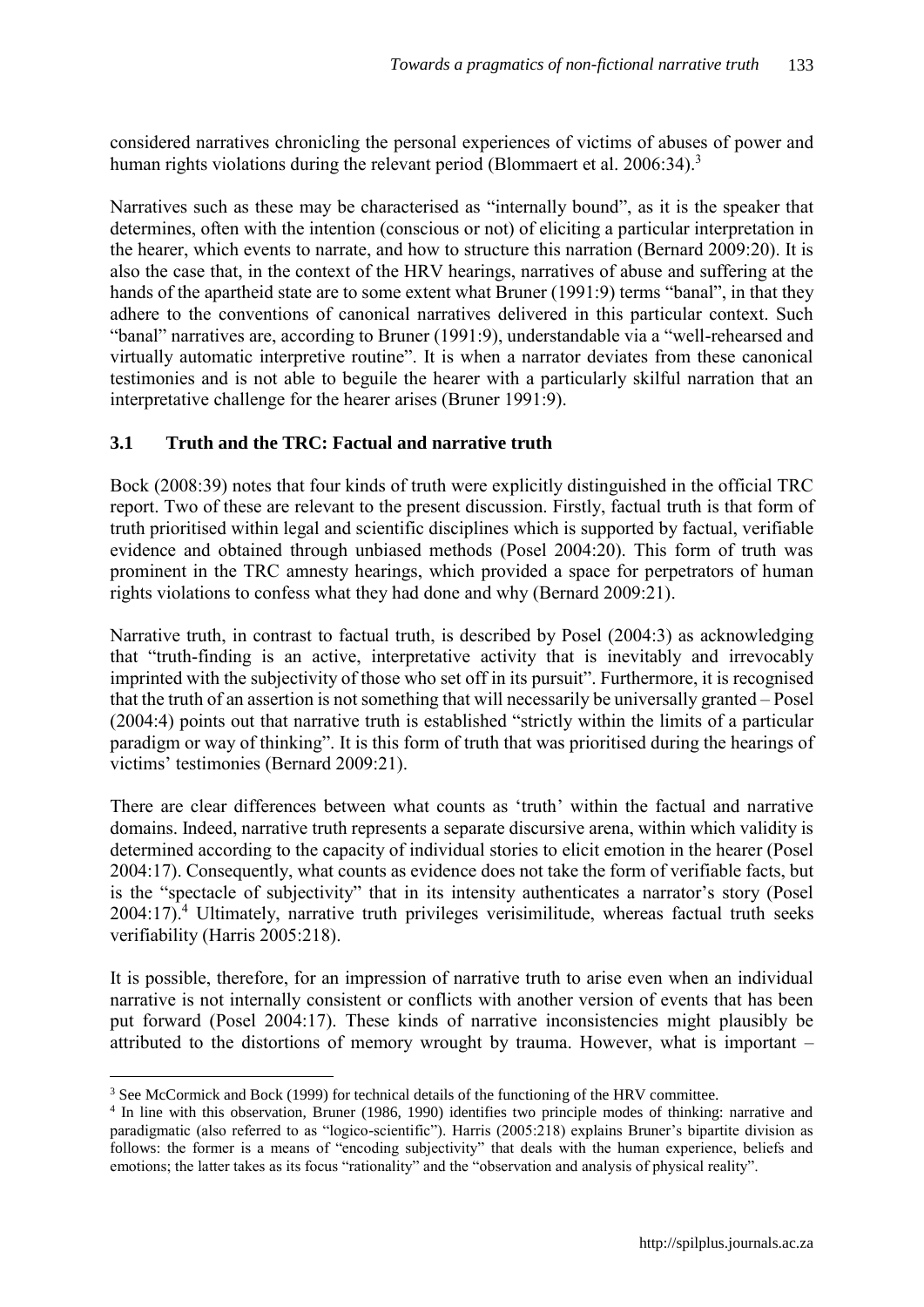specifically within the emotionally-loaded arena of the HRV hearings – is that the hearer is able to come to an understanding of the narrative as a whole that is both meaningful and appropriate according to the conditions under which it was told.

Skilful storytellers – what Bruner (1991:9) calls "narrative seducers" – can create such meaningful narratives. Another means to this end is to employ a 'banal' and familiar narrative script (Bruner 1991:9). Importantly, for either of these options to be available, the speaker needs to have knowledge of the conventions and narrative traditions of the culture and the domain within which she speaks (Bruner 1991:12). Furthermore, the skilful narration of a story necessarily demands some level of linguistic prowess – as Bruner (1991:4) points out in his definition of narrative, the power of the form is limited by the narrator's story-telling proficiency.

The issue of narrative convention and tradition is set aside for the moment, and we turn to a consideration of the linguistic aspects of favourably-perceived narratives. The following sections of the paper consider the (extra- or para-) linguistic and discursive features that contribute to the creation of an impression of narrative verisimilitude. We then present a pragmatic analysis of Mrs Konile's testimony.

# **3.2 Pragmatics, narrative truth and the question of reliability**

In certain situations, judgments of narrative truth may primarily be judgments of whether an individual's description of an event is reliable. Yacobi's (1981:113) narratological approach to reliability relates it to the "resolution of tensions" within a text. That is to say, a narrator's reliability is called into question when a reader or hearer is confronted with "referential difficulties, incongruities or (self-) contradictions" in the narrator's account (Yacobi 1981:113- 114). In such a case, hearers typically attribute these tensions, incongruities and contradictions to unreliability or untruthfulness in the narrator.

Tensions of this nature can be linked to the presence (or, perhaps more frequently, absence) of linguistic aspects that, as Bernard (2009:22) notes, can influence the hearer's impression of a narrative, or they may arise as a result of extra- or paralinguistic factors. An example of such an extralinguistic factor is the 'expectations of iconicity' that govern communication. Blommaert et al. (2006:44-45) define "expectations of iconicity" as expectations regarding the relationship between manners of speaking and the subject matter spoken about. This means that speakers are expected to, for example, employ a 'serious style' when discussing serious matters, and a humorous style when talking about something humorous.

Expectations of iconicity are closely related to generic expectations which, according to Yacobi (1981:115), dictate certain "rules of stylization" in narrative. For example, a eulogy delivered at a funeral is conventionally affectionate in tone and largely hagiographic in content. If these expectations are not met, what is delivered will likely be dismissed as not a "proper" eulogy; the speaker will be said to have deviated from a ritualistic norm. Expectations of iconicity are also often closely related to truth judgments: for example, conventions governing the content of a formal denial dictate that a suspect being questioned in relation to a murder case would not joke about how she despised the victim if she wanted her protestations of innocence to be taken at face value.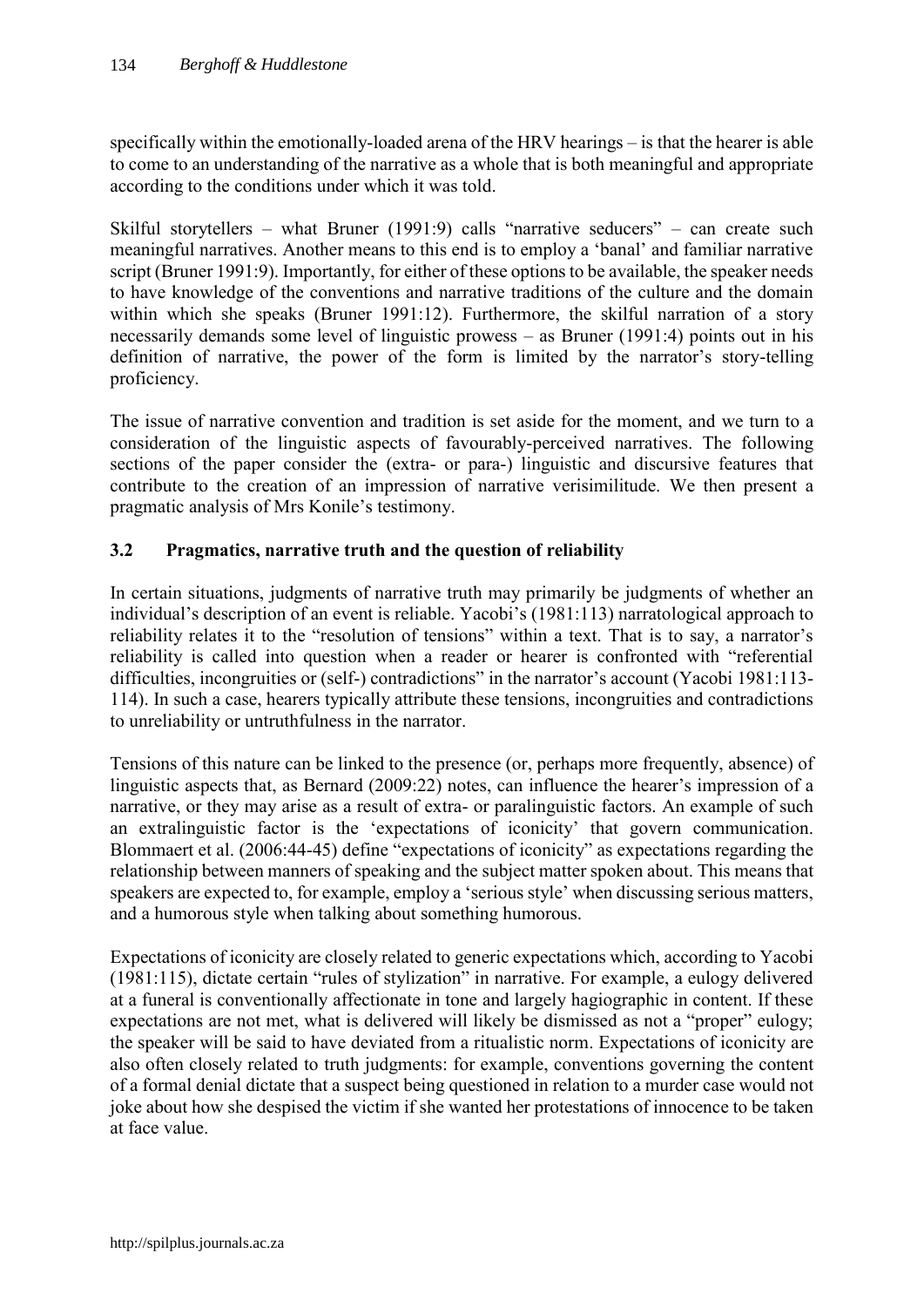Regarding the linguistic aspects that influence an audience's perception of a speaker, Blommaert et al. (2006:56) state that judgments of the acceptability of a testimony are inextricably tied to "textual and discursive criteria" such as coherence and linearity. In keeping with this observation, Angermeyer (2011:220) highlights the correlation found in legal situations between the speech style of a witness and the evaluation of her testimony. Jurors described witnesses who used so-called "powerless language", which is marked by intensifiers, hedges and hesitation on the part of the speaker, as comparatively untrustworthy, unconvincing and untruthful. With reference to multilingual and intercultural communicative contexts – the status quo in the majority of South African discursive spaces – a speaker's lack of fluency in a language other than her mother tongue, and the presence of ambiguities and misunderstandings in speaker testimony, have also been found to be interpreted by evaluators (such as governmental interviewers of asylum-seekers) as indicators of duplicity and evasiveness (Angermeyer 2011:223; cf. also in this regard Blommaert 2009).

Under the circumstances considered in the present paper – the emotionally-charged space of the HRV hearings – it is plausible, as remarked above, that some incongruities in a testimony may be attributed to the memory-distorting effects of trauma. However, it would seem that for this kind of allowance to be made, the conventions of the discursive space must be adhered to, and the abuses suffered by the speaker must be made relevant. A burden is therefore placed on the speaker to present her testimony in such a way that her trauma is foregrounded.

The following analysis of the testimony of Mrs Konile reveals that she does not foreground the trauma she has suffered; nor does she adhere to the expectations of iconicity that govern the domain of the HRV hearings. Furthermore, her narrative lacks coherence, and its events are not chronologically ordered. It is argued that these aspects of her testimony contributed to its inhospitable reception. Furthermore, although to this day the Gricean approach is more prominent within pragmatics, it is ultimately found that the importance of the textual and discursive criteria identified in this section is more easily and elegantly accommodated within a relevance-theoretic approach, as the latter recognises form and content as equally important, whereas the Gricean approach accords precedence to the maxim of Quality.

### **4. Data**

The testimony of Mrs Notrose Nobomvu Konile, the mother of one of the murdered ANC activists known as the "Gugulethu 7", is dealt with at length in Krog et al.'s (2009) work of 'creative non-fiction' *There Was This Goat*. Mrs Konile is characterised as an "unmentioned, incorrectly identified, misspelt, incoherently testifying, translated and carelessly transcribed woman" (Krog et al. 2009 cited in Young 2012:117). In a documentary that chronicles the events surrounding the murder of the Gugulethu 7 (*Long Night's Journey Into Day*, Reid & Hoffman 2000), Mrs Konile is never named or heard, but, as Garman (2010:190) points out, her refusal during the TRC hearings to forgive her son's murderers – a reaction unique amongst those of the other mothers with whom she testified – is captured in all of its intensity.

According to Garman (2010:190), Krog was preoccupied with the dismissal of Mrs Konile's seemingly incomprehensible testimony, which Young (2012:117-118) describes as marked by "strangeness". Furthermore, the testimony's resistance to the archetypal trajectory followed by narratives presented before the TRC is argued by Krog et al. to have rendered it inaudible and Mrs Konile herself invisible (Krog et al. 2009 cited in Young 2012:117-118). Mpolweni and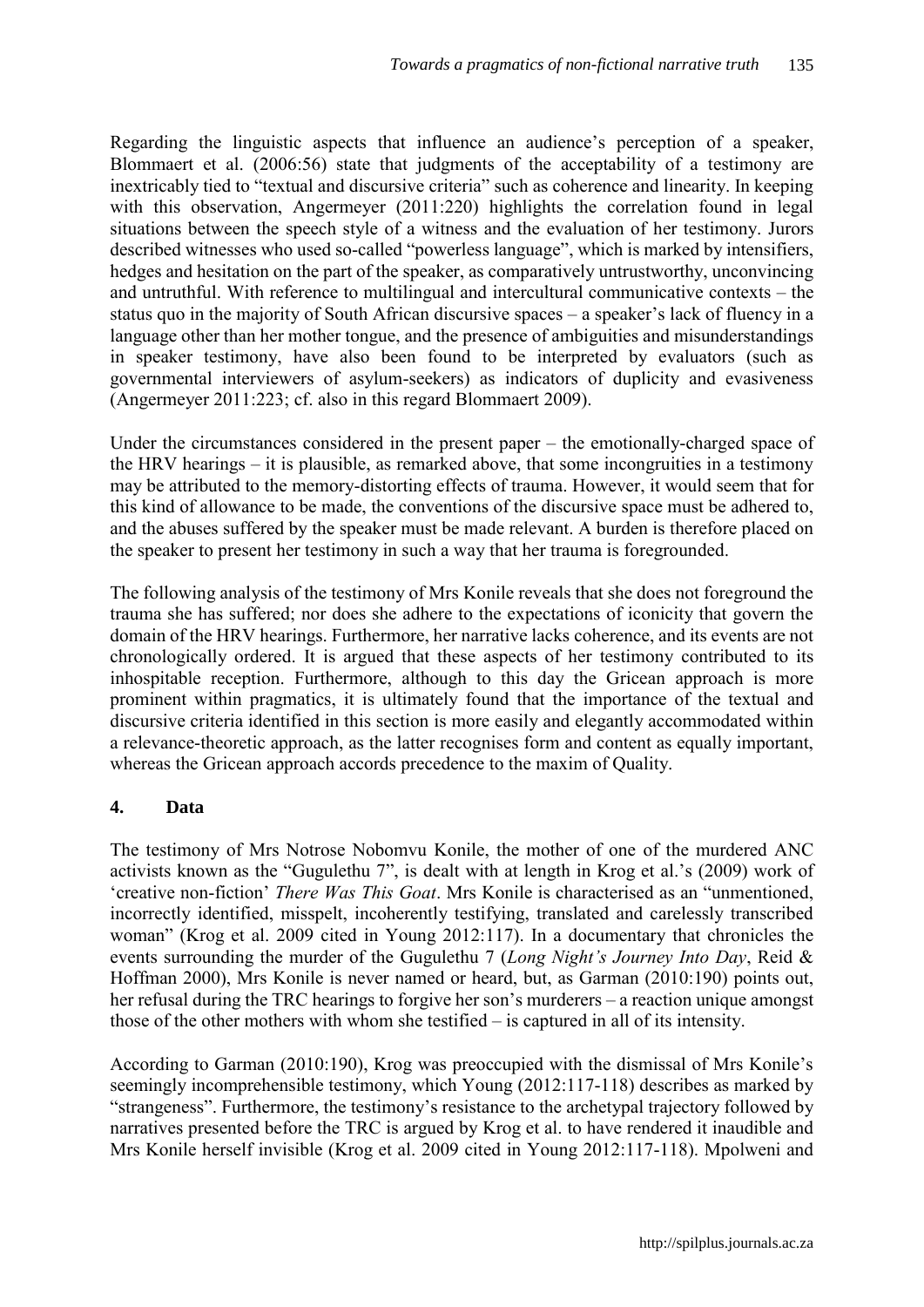Ratele applied their linguistic and sociocultural knowledge to produce a retranslation of the original Xhosa transcript of her testimony (Garman 2010:190). Building on this retranslated version, the authors make a concerted effort to understand this forgotten narrative. However, in order to explore the confusion with which the original narrative was met, we presently consider the English translation of the initial Xhosa transcription of Mrs Konile's testimony.<sup>5</sup>

Essentially, as highlighted throughout Krog et al. (2009), the bulk of the material in Mrs Konile's transcribed testimony is orthogonal to the human rights violation she is expected to describe. She speaks of going to Cape Town and of dreaming of a goat (Krog et al. 2009:13); of her own illness and confusion (Krog et al. 2009:14, 16); of being knocked down by a rock whilst digging for coal; and of drinking urine (Krog et al. 2009:16). In the midst of this jumbled narrative, she describes seeing the body of her son and his interment.

A closer look at her testimony, however, reveals aspects of a narrative of suffering that go beyond Mrs Konile's brief mention of the body and burial of her son. She describes herself as being "scared"<sup>6</sup> (Krog et al. 2009:13), and her circumstances as "miserable" (Krog et al. 2009:13) and "difficult" (Krog et al. 2009:16). Furthermore, the events that she narrates are set in an environment of poverty – she says that she was "going through a miserable life" (Krog et al. 2009:13).

Despite these disclosures, Mrs Konile's testimony was not well received, and remained figuratively unheard until Krog et al. brought it into the light. It is clear that her original opportunity to present the story of what had happened to her did not restore her dignity, as the HRV hearings, according to the official Truth and Reconciliation of South Africa report (1998:114), set out in part to do. A primary aim of the present paper is to argue that part of what led Mrs Konile's testimony to be dismissed was its unexpected content, which failed to foreground her suffering as a result of her son's murder. In addition, we argue that her narrative's jumbled form also compromised its acceptability.<sup>7</sup> The following sections consider in more detail the form and content of Mrs Konile's narrative, indicating in each case how Mrs Konile's testimony deviates from the archetypal, 'banal' victim's testimony presented to the TRC.

# **4.1 Mrs Konile's narrative: Form and content**

Mrs Konile's testimony is (by a hypothetical listener who voices her opinions in Krog et al. 2009) characterised as "garbled", "incoherent" and "non-logical"; devoid of structure and a "sense of space" (Krog et al. 2009:1-21). As noted above, coherence, logical consistency and linearity are some of a number of criteria that determine how a narrative is perceived. The absence of these criteria can therefore only have contributed to the poor reception of Mrs Konile's testimony.

 $\overline{a}$ 

 $5$  The difficulties of translation – although undoubtedly extremely relevant to the (mis)understanding of Mrs Konile's narrative – are not dealt with in the present paper. The reader is referred to Krog et al. (2009) for further discussion of the problem of translating between languages and across cultures.

<sup>6</sup> Although Krog et al. (2009:50) note that this was incorrectly transcribed in the English translation as "scarred".

If is perhaps important to note at this point that we do not take a stance within the present paper as to the truth or falsity of Mrs Konile's narrative. The sole aim is to demonstrate, from a pragmatic point of view, why it may be difficult to accept the narrative as true.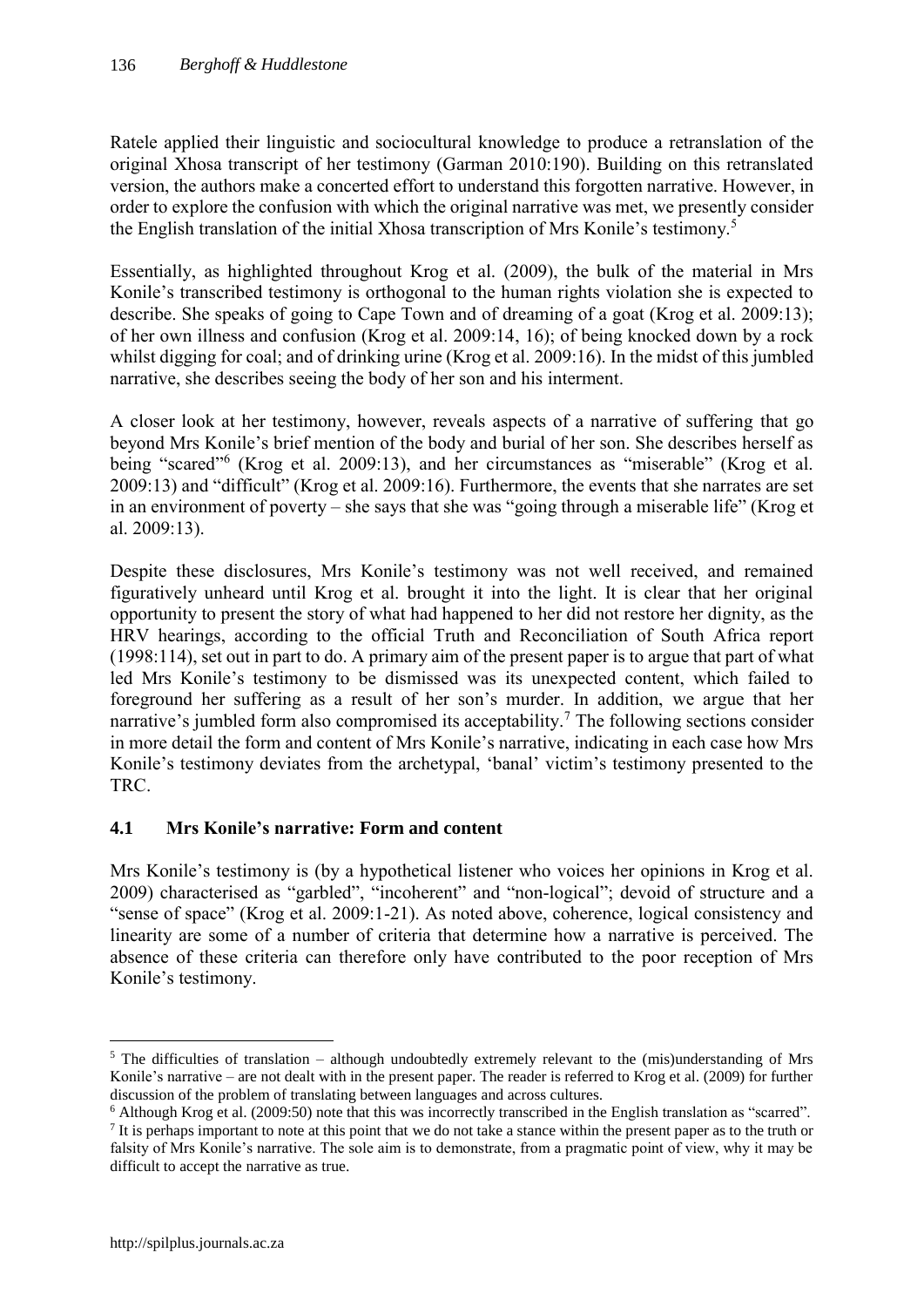Turning now to the content of Mrs Konile's narrative, Krog et al.'s hypothetical listener<sup>8</sup> typifies the reaction of the hearer when a speaker does not fulfil the hearer's expectations of iconicity. Consider the following quote from *There Was This Goat*:

This was her big moment. She sat before a mighty Commission… she could have talked about her son's death by apartheid and have demanded justice. She could have described a brave activist. But what did she do? She talked mostly about herself and the bizarre things that happened to her, which had nothing, absolutely *nothing*, to do with gross human rights violations as far as I can tell.

Krog et al. (2009:23)

Blommaert et al. (2006:35) point out that expectations that lead to reactions such as the above when thwarted are to a large extent brought about by traditions that shape the ways in which language is used within a culture, and which in turn affect ways of speaking and narrative conventions. The aforementioned authors capture these traditions under the Bakhtinian label of "intertextuality". The latter term refers to the fact that all speech is composed of bits of language that have been used before by others. Thus, when we speak, we bring previously-used speech, reorganised to suit our present purposes, into a new context.<sup>9</sup> Importantly, Blommaert et al. (2006:35) highlight that this 'used' speech is not unvalued, but brings with it its own "history of… assessment and evaluation". Thus, before a speaker says something, what she says has already been historically characterised as valuable or trivial, relevant or peripheral, and socially acceptable or unacceptable (Blommaert et al. 2006:35).

The meaning of an utterance is therefore heavily influenced by the relative social worth of the discourse within which it is articulated (Blommaert et al. 2006:35). Bourdieu refers to this phenomenon as "legitimate language", arguing that "in order to make oneself understood (including: in order to make the desired impact with one's words), one has to produce specific forms of discourse, not just any discourse" (Bourdieu 1991 cited in Blommaert et al. 2006:35).

Clearly, the language Mrs Konile uses is not 'legitimate' in this sense. Furthermore, the patterns of acceptable TRC testimony have been argued by Ross (2009 cited in Young 2012:125) to have been particularly gendered. These additional expectations, Ross claims, "render[ed] women invisible except in stereotyped roles as victims and mothers of victims" (Ross 2009 cited in Young 2012:125). Thus, the deviation of the content of Mrs Konile's narrative from the expected tale of what Young (2012:118) refers to as "the bereaved mother" likely added to its incomprehensibility.

### **5. Analysis**

 $\overline{a}$ 

### **5.1 A Gricean approach to narrative truth in Mrs Konile's testimony**

As noted above, in terms of the responsibility of a cooperative speaker within a Gricean framework, Grice (1975:46) himself argues that adherence to the maxim of Quality is the most "urgent" requirement a speaker must fulfil. Thus, 'what is said' should fulfil the maxim of Quality, unless the speaker is opting-out of or purposely flouting that maxim. However, when

<sup>&</sup>lt;sup>8</sup> In keeping with the discussion of the perspective of a "hypothetical hearer", we use "listener"/"audience" throughout the analysis, even though the English version of Mrs Konile's testimony was never orally delivered.

<sup>9</sup> A similar observation is made by Kress (1985 cited in McCormick and Bock 2009:240).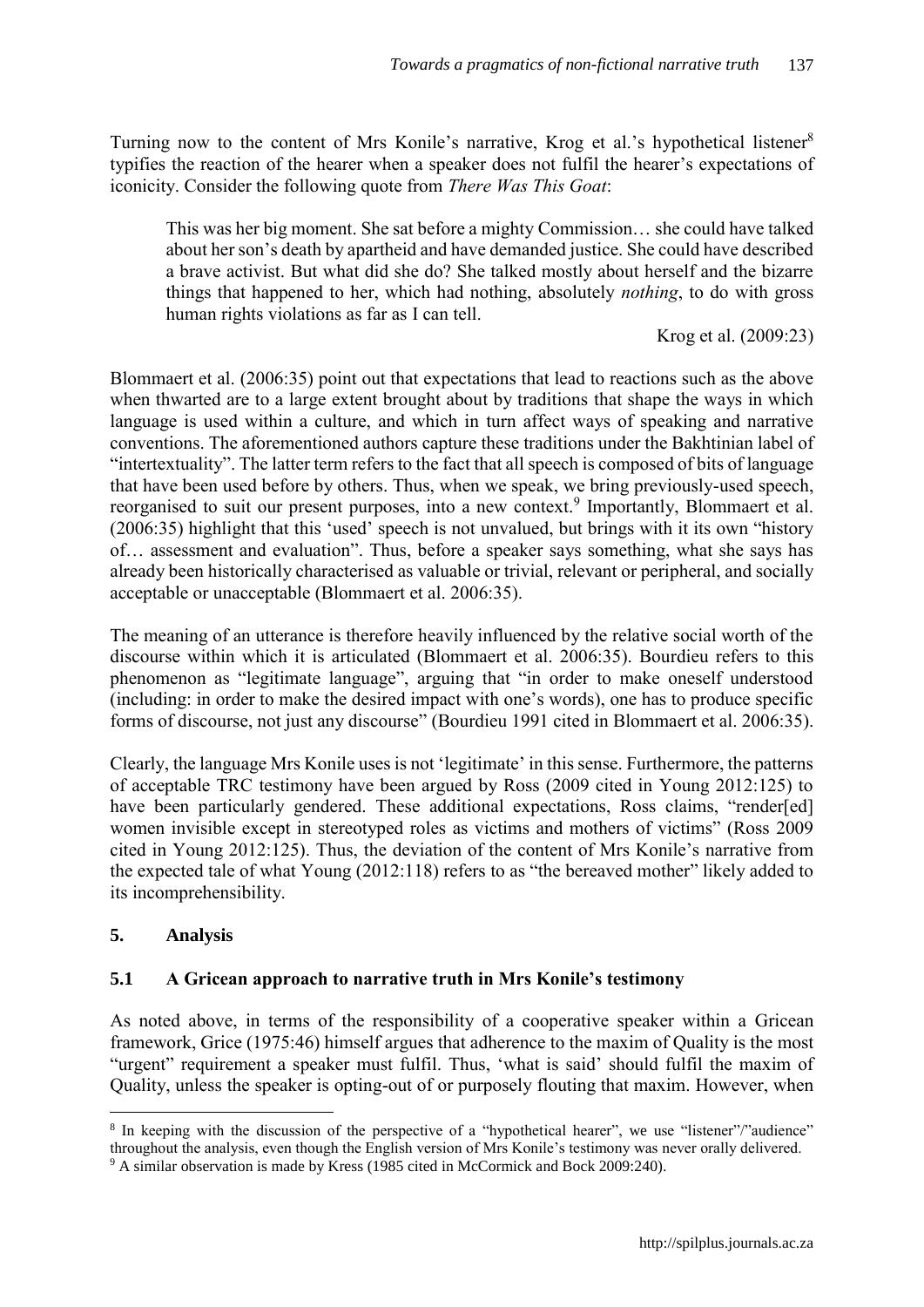considering the construction of a meaningful narrative from a Gricean angle, it is evident that the remaining maxims must play at least as important a role as the maxim of Quality. This is because, as noted above, criteria such as linearity and coherence that are requirements for speaker fulfilment of the maxim of Manner have a dramatic influence on hearer judgments of a narrative's acceptability and/or truth. Non-fulfilment of the maxim of Manner by speakers who are disorderly and incoherent will therefore have a negative effect on a hearer's judgment. The maxim of Relation also plays a role, as digressions from the conventional subject matter of a victim's testimony that fail to generate conversational implicatures will inevitably compromise a narrative's coherence.

The English transcript of Mrs Konile's testimony has the latter stating that she was "pinned down by a huge rock while digging for coal" in Cape Town (Krog et al. 2009:16). Krog et al.'s hypothetical hearer exclaims at the obvious falsity of this assertion because there is nowhere in Cape Town where coal can be dug; nor is there anywhere where individuals stand at risk of being pinned down by rocks, aside perhaps from Table Mountain (Krog et al. 2009:22). In addition, Mrs Konile's testimony, as already mentioned, is hard to follow, and the information she offers about the strange happenings in her life is orthogonal to the matter she is expected to discuss – that of her son's death at the hands of the apartheid state. One might imagine that if the narrative were linearly structured and conformed to the listener's expectations of iconicity, it would have met with a more sympathetic ear, despite its apparent untruths. We conclude from this that Grice's maxim of Quality is neither a necessary nor a sufficient determiner of narrative truth – Mrs Konile's apparent violation of all of the conversational maxims must have contributed to her narrative's dismissal as not just untrue but inaudible, both in Krog et al.'s (2009) text and in reality.

Clearly, if we wish to develop an account of narrative truth from a Gricean perspective, some modifications to the programme's classical assumptions about cooperative conversational behaviour must be made. A simple prioritisation of the maxim of Quality might suffice in contexts where a speaker's utterance is rationally or empirically verifiable, but otherwise does not. Relevance theory, as pointed out above, incorporates some substantial modifications of the Gricean programme into its foundational assumptions. The following sub-section considers whether these modifications constitute suitable ground upon which to build a theoretical account of narrative truth.

### **5.2 A relevance-theoretic approach to narrative truth in Mrs Konile's testimony**

Recall that the relevance of an utterance depends both on its content (in terms of how many cognitive effects it produces) and on its form (with less processing effort required in order to derive cognitive effects from an utterance being an indicator of greater relevance). Thus, it is important to consider firstly how cognitive effects may be generated by non-fictional narratives, and secondly, how the form of a narrative influences its interpretation from a relevancetheoretic perspective.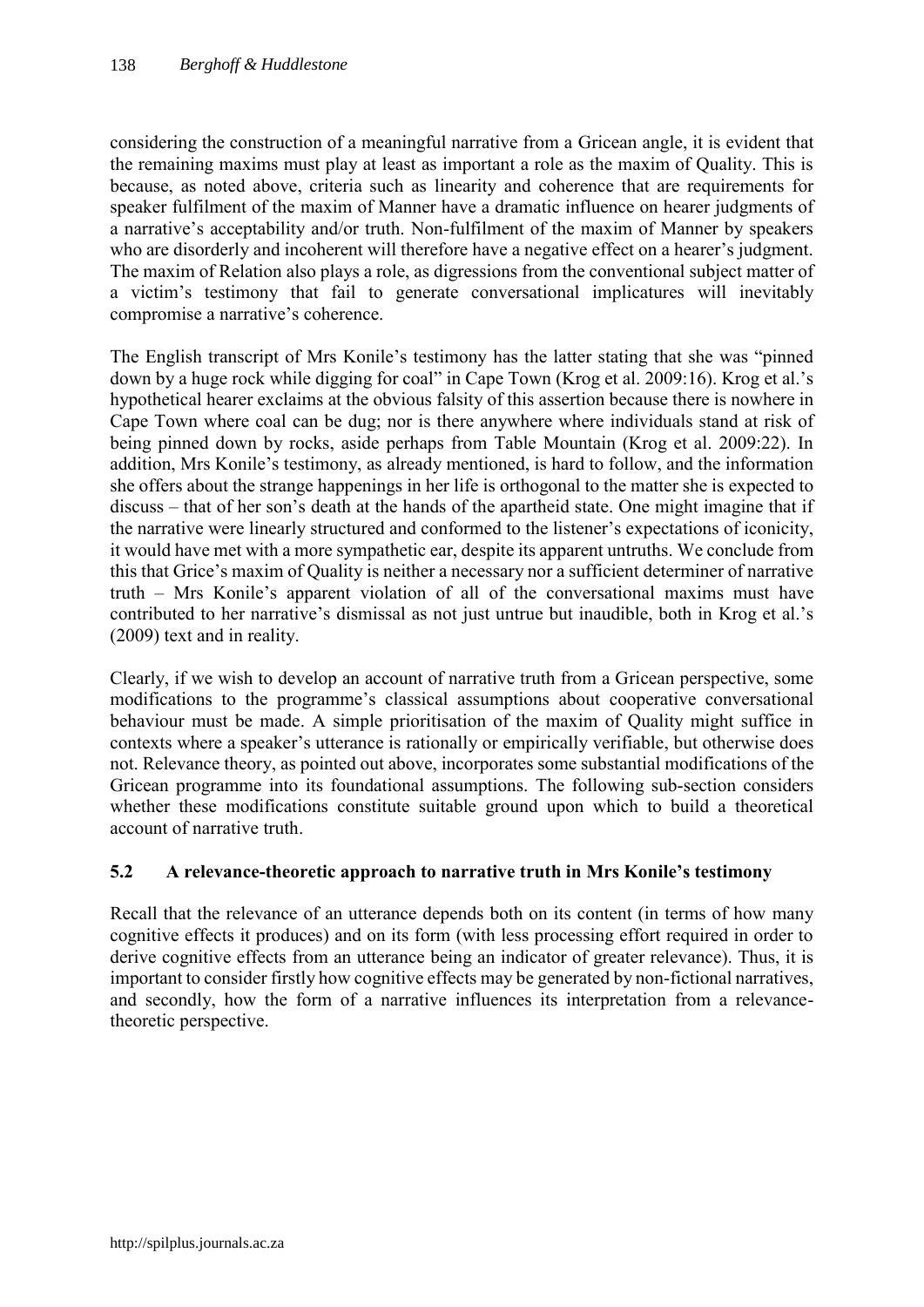### **5.2.1 Cognitive environment and cognitive effects**

Consider the quote below:

All humans live in the same physical world. We are all engaged in a lifetime's enterprise of deriving information from this common environment and constructing the best possible mental representation of it. We do not all construct the same representation, because of differences in our narrower physical environments on the one hand, and in our cognitive abilities on the other. Perceptual abilities vary in effectiveness from one individual to another. Inferential abilities also vary… People speak different languages, they have mastered different concepts; as a result, they can construct different representations and make different inferences. They have different memories too, different theories that they bring to bear on their experience in different ways. Hence, even if they all shared the same narrow physical environment, what we propose to call their cognitive environments would still differ.

Sperber and Wilson (1995:38)

Concerning non-fictional narratives offered under very specific circumstances such as that in question, it is arguable that the cognitive environments of the hearers concerned at the moment of hearing will be influenced by very specific expectations regarding the narrative and the role that the speaker will adopt. These expectations hark back to the culturally-specific traditions that, according to Blommaert et al. (2006:35), shape language use. Examples of salient expectations in this case would be along the lines of those expressed by Krog et al.'s (2009:23) hypothetical hearer – that Mrs Konile would expand upon the murder of her son, and demand either punishment of his killers or reparation from the state. In addition, as Young (2012:125) points out, she may have been expected to speak from the position of a grieving mother. The kinds of cognitive effects that may arise in such a situation will be relatively limited; conceivably only including those that reinforce hearer expectations of how the narrative event would unfold. In this case, because of Mrs Konile's digression into fantastical events unrelated to human rights violations, it is likely that a large part of her testimony would fail to produce any cognitive effects whatsoever, and would thus simply not be relevant.

The above makes it clear that there are limits to the kinds of experiences speakers can incorporate into their non-fictional narratives if they wish them to be relevant for their audience. Having thus dealt with the content of Mrs Konile's testimony from a relevance-theoretic perspective, the following sub-section turns to a consideration of its form.

#### **5.2.2 Form, relevance and narrative truth**

Similar demands regarding the form of an utterance play a role in both Gricean and relevancetheoretic accounts of how an impression of narrative truth may arise. Speaker contributions, according to the relevance-theoretic approach, should be fluent, coherent and chronologically ordered in order to reduce the processing effort demanded of the hearer. Sperber and Wilson (2012:282) go so far as to remark that "[s]ince relevance varies inversely with effort, the very fact that an interpretation is easily accessible gives it an initial degree of plausibility". Mrs Konile's incoherent and unstructured testimony would require large amounts of processing effort from her audience in order for them to reach an interpretation that produces any sort of cognitive effect (if we suppose that such an interpretation is even accessible if her audience is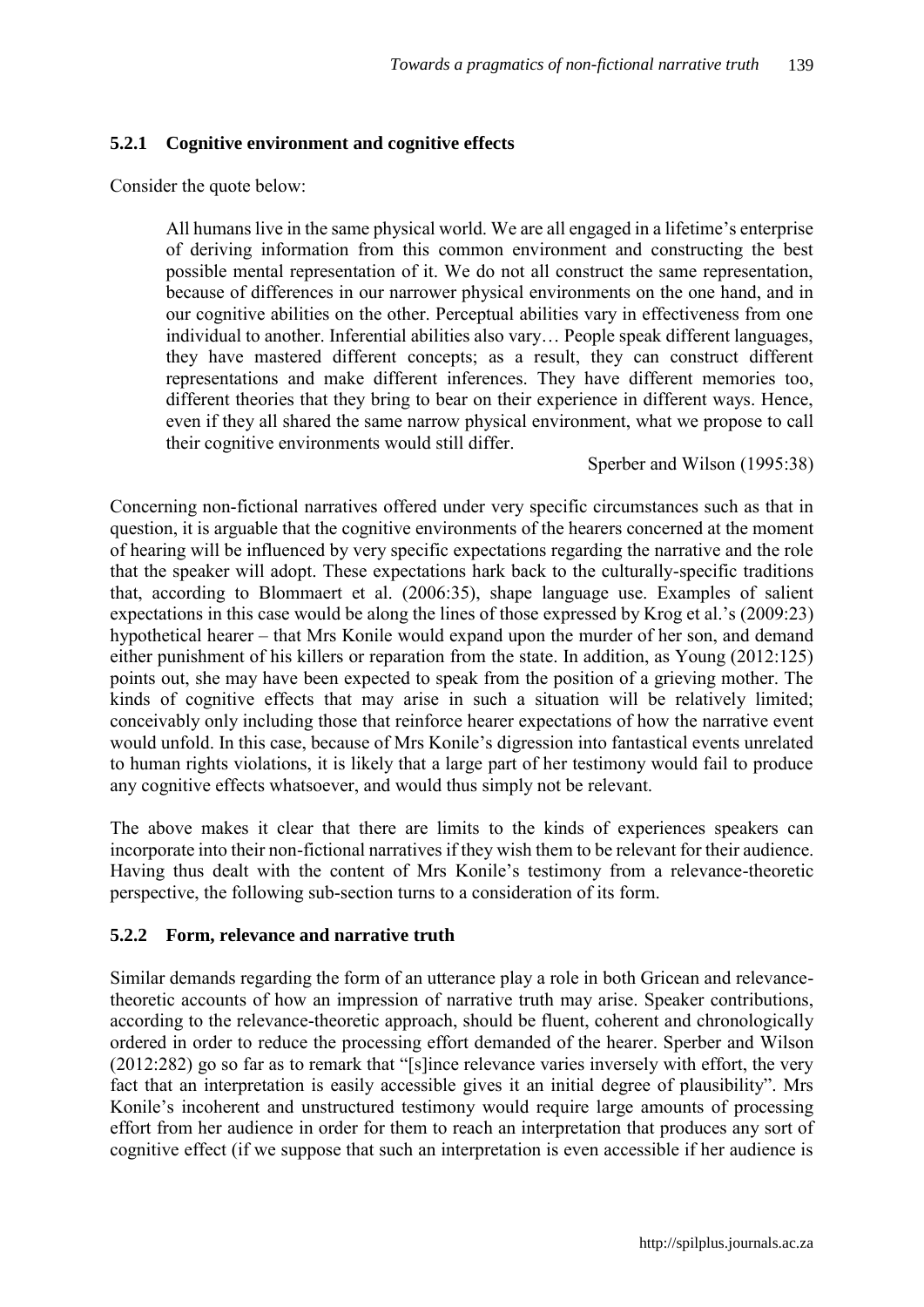not able to press her for further explanation or clarification). Due to the fact that an interpretation yielding cognitive effects is so far from easily accessible, it is a) unlikely that a hearer will even go through the effort of deriving such an interpretation and b) once arriving at such an interpretation, equally unlikely that she will accept it as plausible. A more probable reaction would be the hearer questioning why, if Mrs Konile did mean to convey an account 'suitable' for delivery before the HRV committee, she did not incorporate relevant information concerning the human rights violation that had impacted her life.

The above suggests that although relevance theory acknowledges the importance of the form of a narrative (in terms of orderliness, coherence and so forth), it ultimately demands that the narrative adhere to certain contextual limitations. Put differently, only particular utterances can be accepted as relevant within certain domains, for only particular utterances will produce cognitive effects in accordance with the audience's cognitive environment, affected as it is by culturally-specific traditions regarding what constitutes 'appropriate' language use. As Polanyi (1979 cited in Thornborrow and Coates 2005:11) notes, the judgment of a narrative's significance depends on whether it contains "culturally salient material generally agreed upon by members of the producer's culture to be self-evidently important and true". Talk (whether coherent or not) about drinking urine and being crushed by boulders is excluded from what counts as meaningful within the TRC's discursive space.

### **6. Implications: Truth, relevance and questions of ethics**

Without support from empirical data, it is of course impossible to argue conclusively that an impression of truth *cannot* arise from a narrative that is disorderly in form and irrelevant in content. However, it is clear that it is far more difficult for an impression of verisimilitude to arise from such a narrative. When a narrative does not follow the conventions of the realm within which it is uttered, and when the narrator is not skilful enough to beguile her audience into extracting from her tale the desired interpretation, the act of interpretation – putting together the respective meanings of the narrative's constituents – becomes strenuous. Ultimately, as Bruner (1991:8) notes, it is only when the "parts and whole [of a story] can… be made to live together" that it becomes plausible to accept the story as true.

The questions considerations such as these raise are a) whether the criteria hypothesised above to be important in the generation of an impression of non-fictional narrative truth are indeed influential in real-life narrative reception; and b) if they are, what are the implications for our understanding of narrative truth? The first of these questions requires empirical data to be answered, and is thus put aside for further research. The second question is essentially an ethical one, and demands deeper consideration. Indeed, we must think about whether, if hearer expectations of relevance play such a crucial role in judgments of truthfulness, there is a danger of speakers being unjustly dismissed, particularly when speaker and hearer may be said to possess markedly different cognitive environments. Differing expectations of relevance may constitute yet another barrier to mutual comprehension between speakers of disparate backgrounds. If this is the case, then the present paper must conclude with a familiar call for greater strides towards intercultural understanding to be taken.

In conclusion: this paper has discussed non-fictional narrative truth in light of both Gricean and relevance-theoretic pragmatics, where "narrative truth" is defined as a judgment of verisimilitude conferred upon the meaning of a narrative, which is in its turn hermeneutically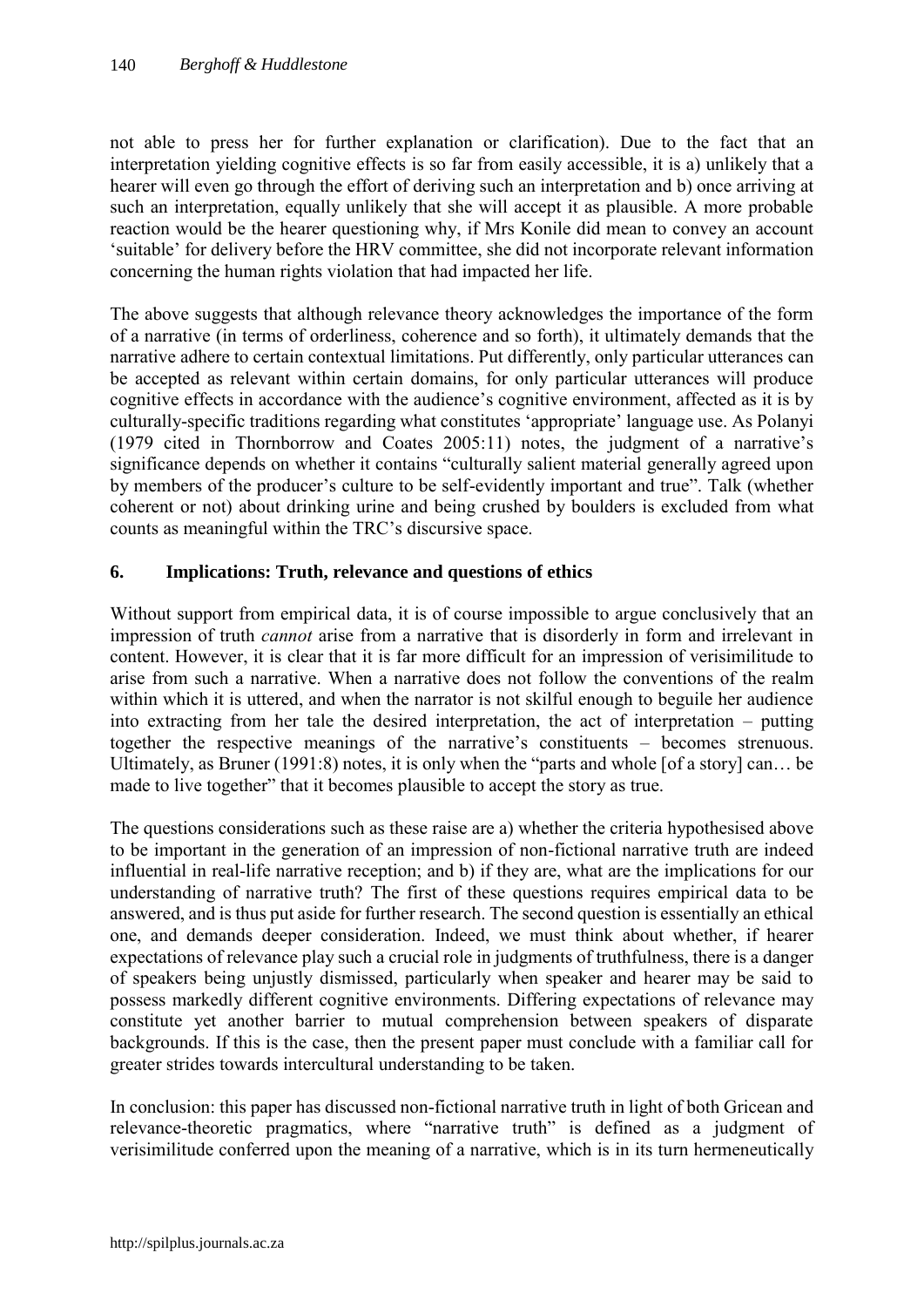derived. Using a single testimony from the TRC hearings as an illustrative example, criteria previously discussed in Blommaert et al. (2006) with general reference to testimonies presented before the TRC were shown to be important in the generation of an impression of narrative truth. Paramount amongst these were coherence and linearity, and generic restrictions that relate to the satisfaction of hearers' 'expectations of iconicity' regarding the relationship between manners of speaking and the subject matter spoken about. Gricean pragmatics' focus on fulfilment of the maxim of Quality was argued to be neither necessary nor sufficient to generate an impression of narrative truth. It was found that a relevance-theoretic approach accounts more easily for the importance of both form and content in shaping a meaningful and believable nonfictional narrative. A relevance-theoretic perspective is therefore a better starting point for a pragmatic investigation of narrative truth. However, the paper also observed that the very criterion of 'relevance' poses a complication, as what constitutes relevant information differs across speakers according to differences in their cognitive environments. Ultimately, the paper leaves open an ethical question – as speakers and hearers in a multilingual, multicultural and historically divided country such as South Africa, how are we to avoid the unjust figurative silencing of those who speak 'strangely'?

### **References**

Angermeyer, P. S. 2011. Language and the law. In J-O. Östman and J. Verschueren (eds.) *Pragmatics in practice*. Amsterdam: John Benjamins.

Anthonissen, C. 2007. The language of remembering and forgetting. In C. Anthonissen and J. Blommaert (eds.) *Discourse and human rights violations*. Amsterdam: John Benjamins.

Bamberg, M. 2006. Stories: Big or small: Why do we care? *Narrative Inquiry* 16(1): 139-147.

Bamberg, M. and A. Georgakopoulou. 2008. Small stories as a new perspective in narrative and identity analysis. *Text & Talk* 28(3): 377-396.

Bernard, T. 2009. *Justificatory discourse of the perpetrator in TRC testimonies: A discourse historical analysis*. MA thesis. Stellenbosch: University of Stellenbosch.

Bock, M. 2008. Multiple representations of a human rights violation: Competing discourses in TRC narratives and related media texts. *Stellenbosch Papers in Linguistics Plus* 36: 35-65.

Bock, Z. 2009. Construals of agency in the testimony of Colin de Souza. In S. Slembrouck, M. Taverniers and M. van Herreweghe (eds.) *From will to well: Studies in linguistics offered to Anne-Marie Simon-Vandenbergen*. Ghent: Academia Press. 43-53.

Bock, Z. 2011. Code-switching: An appraisal resource in TRC testimonies. *Functions of Language* 18(2): 183-209.

Blommaert, J. 2009. Language, asylum and the national order. *Current Anthropology* 50(4): 415-441.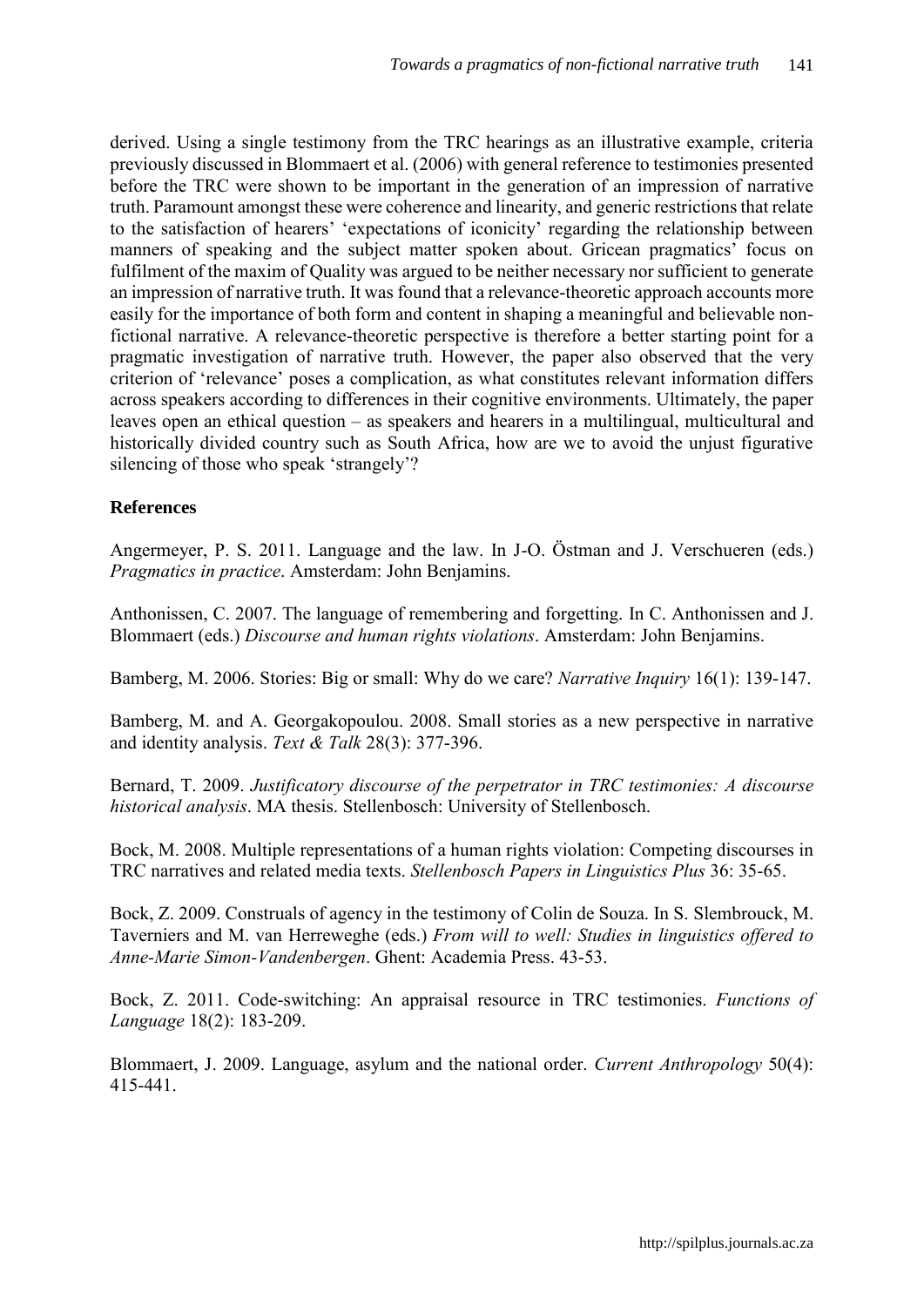Blommaert, J., M. Bock and K. McCormick. 2006. Narrative inequality in the TRC hearings: On the hearability of hidden transcripts. In C. Anthonissen and J. Blommaert (eds.) *Discourse and human rights violations*. Amsterdam: John Benjamins.

Bruner, J, 1986. *Actual minds, possible worlds*. Cambridge, MA: Harvard University Press.

Bruner, J. 1990. *Acts of meaning*. Cambridge, MA: Harvard University Press.

Bruner, J. 1991. The narrative construction of reality. *Critical Inquiry* 18(1): 1-21.

Bruner, J. 2004. Life as narrative. *Social Research* 54(1): 11-32.

Carston, R. 2002. *Thoughts and utterances: The pragmatics of explicit communication*. Oxford: Blackwell.

Chapman, S. 2011. *Pragmatics*. Hampshire: Palgrave Macmillan.

Cooke, M. 1998. Introduction. In M. Cooke (ed.) *On the pragmatics of communication*. Massachusetts: MIT.

Faulkner, P. 2011. Epistemology of testimony. In M. Sbisà, J-O. Östman and J. Verschueren (eds.) *Philosophical perspectives for pragmatics.* Amsterdam: John Benjamins.

Garman, A. 2010. There Was This Goat: Investigating the Truth Commission testimony of Notrose Nobomvu Konile (Review). *Safundi* 11(1-2): 190-193.

Grice, H. P. 1975. Logic and conversation. In D. Archer and P. Grundy (eds.) *The pragmatics reader*. New York: Routledge.

Harris, S. 2005. Telling stories and giving evidence: The hybridisation of narrative and nonnarrative modes of discourse in a sexual assault trial. In J. Thornborrow and J. Coates (eds.) *The sociolinguistics of narrative*. Amsterdam: John Benjamins.

Krog, A., N. Mpolweni and K. Ratele. 2009. *There was this goat*. Scottsville: University of KwaZulu-Natal Press.

Labov, W. 1982. Speech actions and reactions in personal narrative. In D. Tannen (ed.) *Analyzing discourse: Text and talk*. Washington DC: Georgetown University Press.

Labov, W. and J. Waletzky. 1997. Narrative analysis: Oral versions of personal experience*. Journal of Narrative & Life History* 7(1-4): 3-38.

Lesage, C., N. Ramlakhan, I. Toivonen and C. Wildman. 2015. The reliability of testimony and perception: Connecting epistemology and linguistic evidentiality. Paper presented at CogSci 2015, July 23-25 2015. Pasadena: California.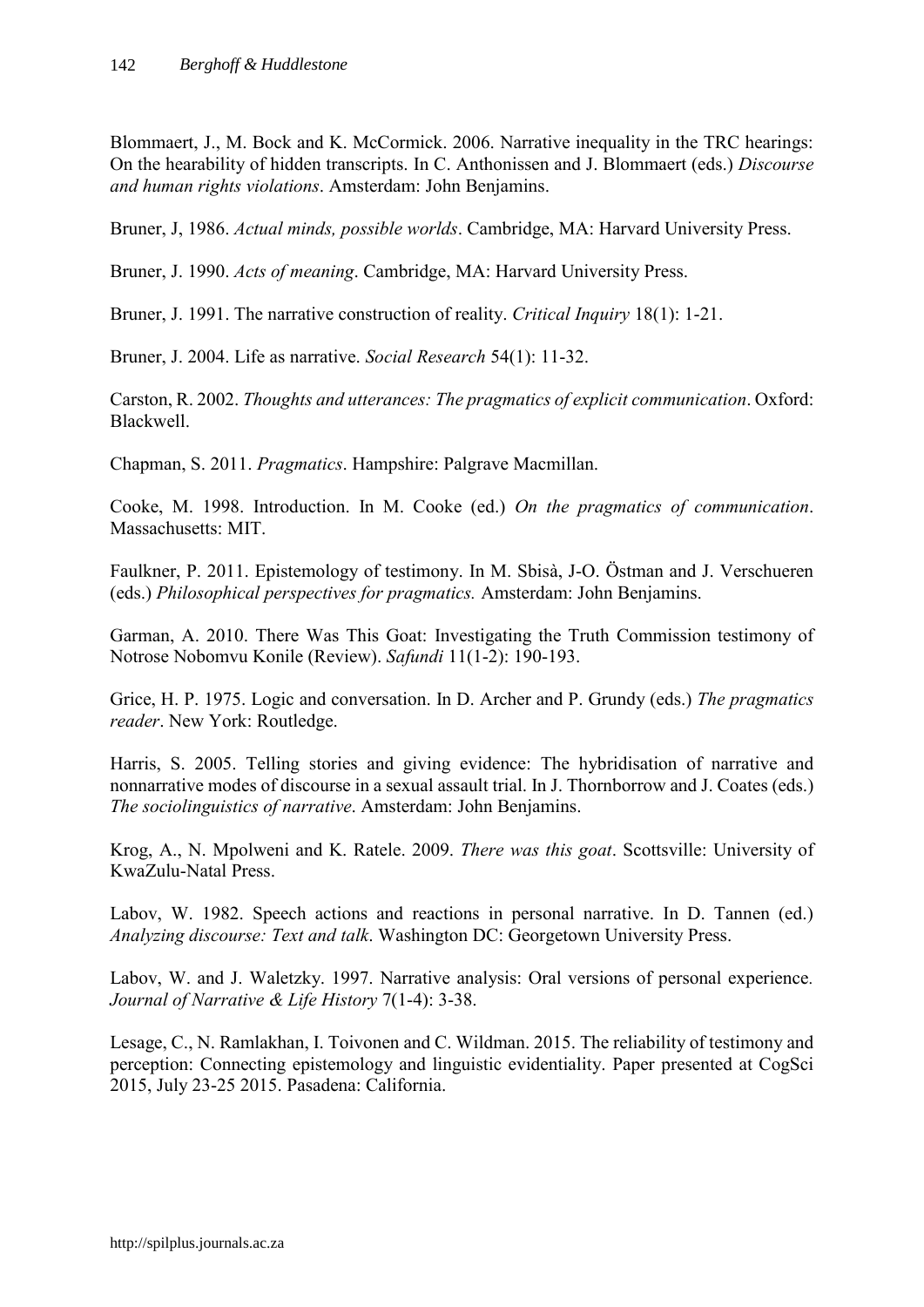McCormick, K. and M. Bock. 1999. Narratives of the TRC: Towards a framework for analysis. *Online Proceedings of the Annual Conference of the Poetics and Linguistics Association (PALA)*. Available online: http://www.pala.ac.uk/uploads/2/5/1/0/25105678/bockmc.pdf (Accessed 15 June 2015).

Olmos, P. 2008. *Situated practices of testimony: A rhetorical approach.* Available online: http://www.ehu.eus/ojs/index.php/THEORIA/article/view/6/429 (Accessed 15 June 2015).

Pavlenko, A. 2002. Narrative study: Whose story is it, anyway? *TESOL Quarterly* 36(2): 213- 218.

Pavlenko, A. 2007. Autobiographic narratives as data in applied linguistics. *Applied Linguistics* 28(2): 163-188.

Pedersen, K. P. 2014. *Comprehension, acceptance and justification: Applying pragmatics to the epistemology of testimony.* MA thesis. Oslo: University of Oslo.

Peet, A. 2015. Testimony, pragmatics and plausible deniality. *Episteme* 12(1): 29-51.

Posel, D. 2004. Truth? The view from South Africa's Truth and Reconciliation Commission. In N. Tazi (ed.) *Keywords: Truth*. Cape Town: Double Storey Books.

Reid, F. and D. Hoffman. 2000. *Long night's journey into day*. Reid-Hoffman Productions.

Sinclair, M. and W. Winckler. 1991. *Relevance theory: Explaining verbal communication*. Stellenbosch: University of Stellenbosch.

Sperber, D. and D. Wilson. 1985/1995. *Relevance: Communication and cognition* (2nd edition). Oxford: Blackwell.

Sperber, D. and D. Wilson. 2012. *Meaning and relevance*. Cambridge: Cambridge University Press.

Thornborrow, J. and J. Coates. 2005. The sociolinguistics of narrative: Identity, performance, culture. In J. Thornborrow and J. Coates (eds.) *The sociolinguistics of narrative*. Amsterdam: John Benjamins.

Threadgold, T. 2005. Performing theories of narrative. In J. Thornborrow and J. Coates (eds.) *The sociolinguistics of narrative*. Amsterdam: John Benjamins.

*Truth and Reconciliation Commission of South Africa report, Vol. 1*. 1998. Cape Town: TRC Commission.

Van der Merwe, C. & P. Gobodo-Madikizela. 2007. *Narrating our healing. Perspectives on working through trauma*. Newcastle: Cambridge Scholars Publishing.

Warner, C. 2013. *The pragmatics of literary testimony*: *Authenticity effects in German social autobiographies*. New York: Routledge.